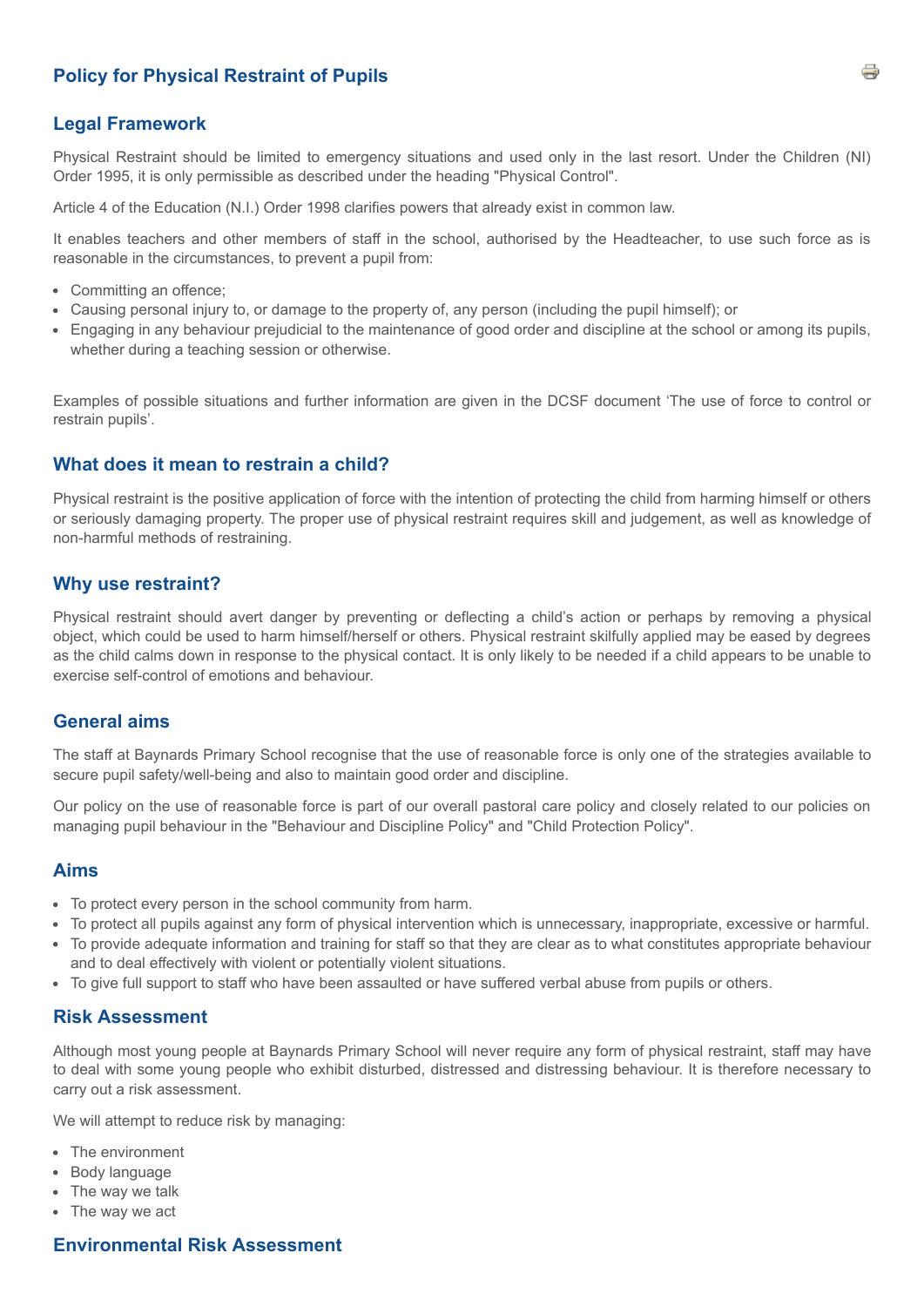We will complete a risk analysis within the school and put in place strategies to minimise these risks in identified locations.

## **Individual Risk Assessment**

If we become aware that a pupil is likely to behave in a disruptive way that may require the use of reasonable force, it is our intention to plan how to respond if the situation arises. Such planning needs to address:

- Managing the pupil (e.g. reactive strategies to de-escalate a conflict, holds to be used if necessary);
- Involving the parents to ensure that they are clear about the specific action the school might need to take;
- Briefing staff to ensure they know exactly what action they should be taking (this may identify a need for training or guidance);
- Ensuring that additional support can be summoned if appropriate.

#### **Procedures**

In the event of physical restraint having been used it is important to consider the strategies, which are deemed acceptable, and the recording procedures that should be in place.

## **Action Steps:**

- Tell the pupil who is misbehaving to stop and state possible consequences of failure to do so;
- If possible summon another adult;
- Continue to communicate with the pupil throughout the incident;
- Make it clear that restraint will be removed as soon as it ceases to be necessary.

Appropriate follow-up action should be taken, which may include:

- Providing medical support
- Providing respite for those involved

\* A calm and measured approach to a situation is needed and staff should never give the impression that they have lost their temper or are acting out of anger or frustration when handling a problem.\*

## **Recording**

Staff should record all incidents of restraint in accordance with School Policy and report these to the Headteacher using the agreed Local Authority format (copies available in the school office).

Parents/carers should be contacted as soon as possible and the incident explained to them. This action should also be recorded.

## **Complaints**

We all have a duty of care to the young people in our school and cannot escape our legal responsibilities by avoiding taking appropriate and necessary action. Involving parents when an incident occurs with their child, together with a clear policy adhered to by the staff, and should help to avoid complaints from parents. It will not prevent all complaints, however, and a dispute about the use of force by a member of staff might lead to an investigation, either under disciplinary procedures or by the Police and social services department under child protection procedures.

Staff, subjected to physical violence or assault, have the right to be supported in making a formal complaint to the police and, if necessary, taking private action against an assailant.

It is our intention to inform all staff, pupils, parents and governors about these procedures and the context in which they apply.

We will review this policy on a yearly basis.

## **Statement for Parents**

In keeping with our home/school partnership, we will inform all parents/carers of our policy on Physical Restraint by making the policy available.

# **Training**